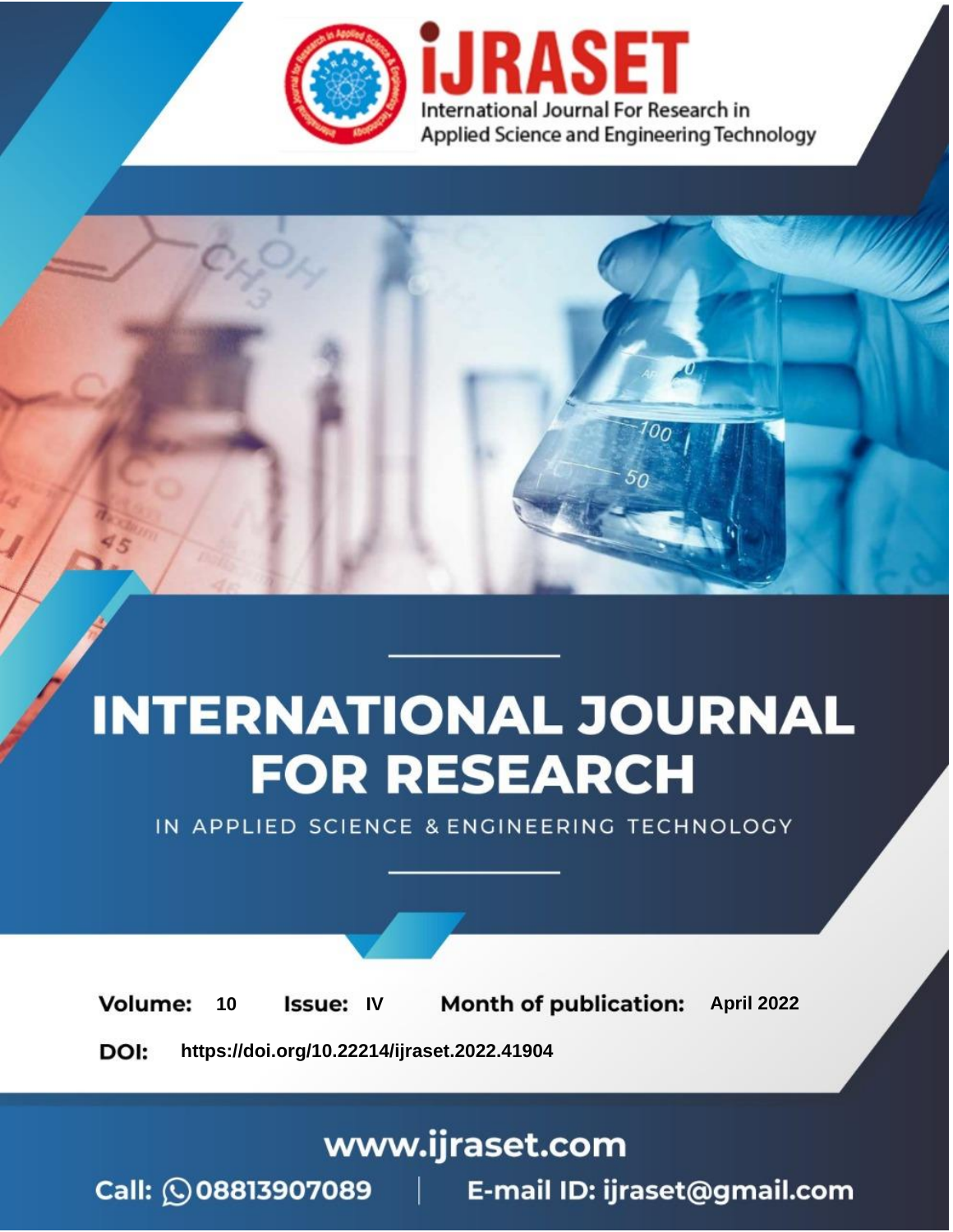

### **Comparative Analysis of the Derivation of Simple Sentences in English and UZBEK**

Ibaev Аnvar

*Independent Researcher of Samarkand State Institute of Foreign Languages*

*Annotation: This article provides a comparative analysis of the origin of small syntactic structures in the sentence structure between two languages, namely English and Uzbek. It was also investigated that the phenomenon of derivation is inextricably linked with the phenomenon of transformation, the relevance of these analytical methods for the method of analysis with direct components. At the same time, based on the examples of English and Uzbek, comments were given on the derivation of a simple sentence, on the deep structure, on the basic structure and on the derived structure. The proposal expresses theoretical views on the role of the applicative generative model in the expansion of the proposal.*

*Keywords: derivation, operator, operand, deep structure, basic structure, applicative model, actants, circonstrants, verb valence.*

#### **I. INTRODUCTION**

It is well known that the linguistic nature of speech has long been the focus of linguists. FI Buslaev stated that the sentence "is a verbal sentence, and the purpose of syntax is to explain the laws of combining words to express a logical sentence" [1.25].

A.A. Potebnya, on the contrary, expressed the view that while the sentence is interpreted grammatically, it is not in common with the logical judgment [2.19].

At the same time, the question of whether a sentence is a linguistic unit or a speech unit among scholars has given rise to many controversial views. Speech is sometimes interpreted as a unit of language, sometimes as a unit of language and speech, and in some sources as a unit of speech.

In this regard, we agree with H. Khairullaev. According to the scientist, language units consist of phonemes, morphemes and words (fixed compounds, paraphrases and phrases are also language units, but their construction material is required by the word). It is also inappropriate to interpret a sentence as both a unit of language and a unit of speech at the same time. Sentence is formed in speech and is therefore a unit of speech [3.19].

A similar idea was expressed by E.J. Benvenist also states. The scholar emphasizes speech as a means of reviving language in practice [4.139]. Indeed, speech (sentence) is a complex syntactic phenomenon directly related to the speech activity of the speaker. That is why Czech linguists interpret a sentence (recognizing it as a phenomenon common to the concept of a sentence) as a unit of supersyntactic level [5.5; 6.38].

In the works of N. Turniyazov, speech is also interpreted as a unit of speech. Accordingly, the scholar has argued that the traditional syntactic analysis of a sentence is now invalid [7.27].

Sh. Tuniyozova notes that there are text marks in the sentence and writes: 8.55].

If we approach the matter from this point of view, then it is really impossible to use the method of syntactic analysis of the sentence. Speech structure analysis has been performed by representatives of structural linguistics in several different ways. In our work, however, we focus on the derivative analysis of the sentence.

It should be noted that the phenomenon of derivation is inextricably linked with the phenomenon of transformation. Indeed, the derivation phenomenon is comprehensive, including both transformation and application models. It is therefore appropriate to interpret transformation as one of the working mechanisms of syntactic derivation. N. Turniyozov states in this regard: "... derivation through contamination and conversion events is inextricably linked with transformation" [9.79].

The transformation method was developed to correct some of the shortcomings of the direct participants (BI) method [10.45]. The aim of the BI method was to show clearly and distinctly how the given sentence components interact syntactically with each other. This method is able to analyze the sentence structure using the vertical and horizontal methods:

*Even in big cities, there are small frustrations.* 

If we divide the sentence into groups, the following situation is observed:

*Even in big cities, there are small frustrations.*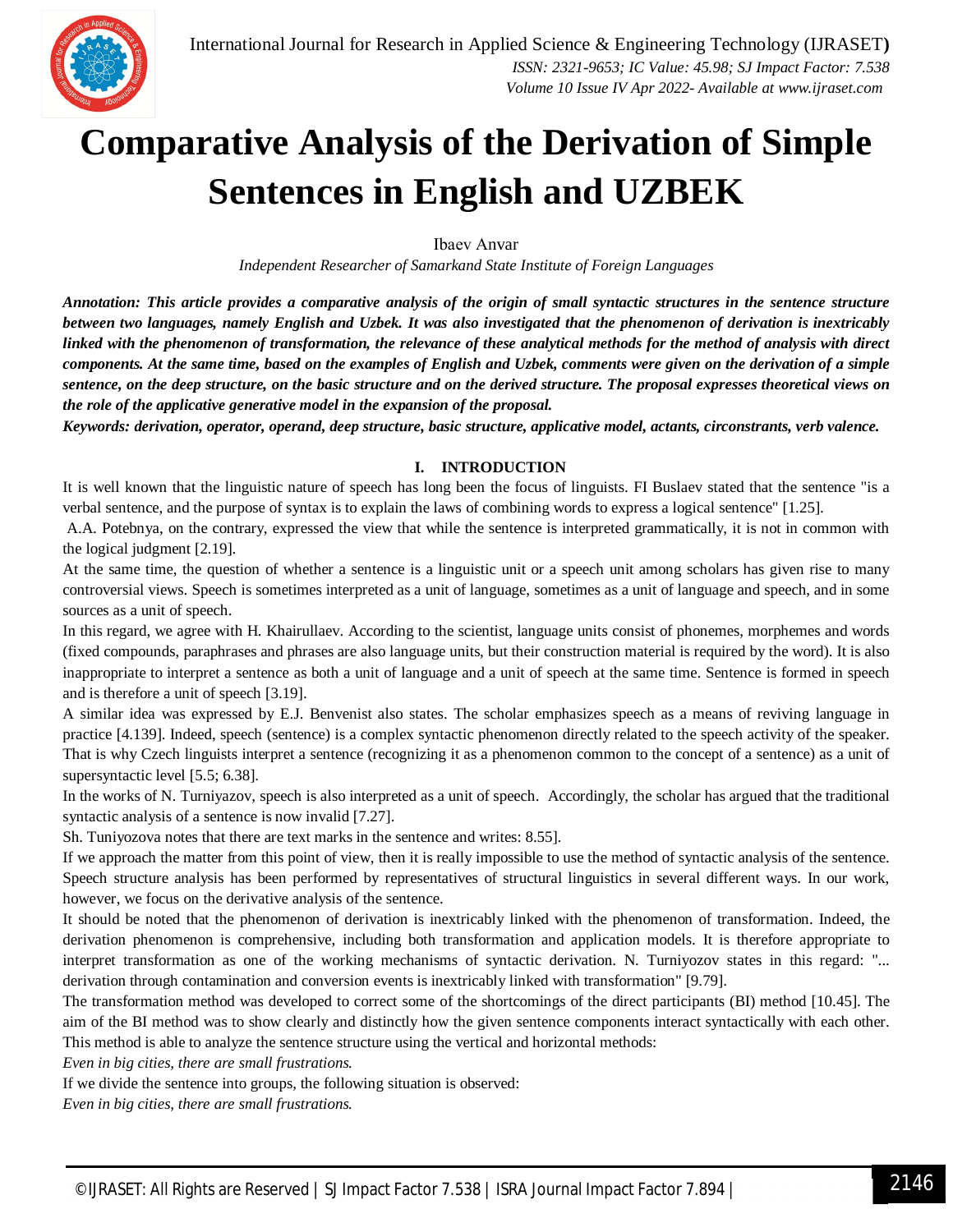

 *ISSN: 2321-9653; IC Value: 45.98; SJ Impact Factor: 7.538 Volume 10 Issue IV Apr 2022- Available at www.ijraset.com*

- *A. Horizontal form BI Analysis Formula*
	- 1.  $GN + GV$ ;  $2.GN = d + N + d$ ;  $3.GV = GN + V$ ;  $4. GN = d + N$ .
	- 1. Even in big cities, there are small frustrations.
	- 2*. + in + big + cities;*
	- 3*. there are small frustrations +;*
	- 4*. small + frustrations.*
- *B. Vertical form BI Analysis Formula*

*Even in big cities, there are small frustrations.* 



The division of a sentence into BI elements, given the above analysis, is called BI analysis. However, when necessary, the analysis can also be started by combining the smallest BI elements to form larger BI groups. This is called BI synthesis [11.22].

*Sarah's younger sister / is studying with us.*

Based on the analysis of American linguists, this analysis is performed as follows.

 $P =$ proposal (gap).

 $GN =$  noun group (group of noun) +  $GV =$  verb group (group of verb)

 $GN = N$  (noun) + d (determinative) (auxiliary tool) + N (noun).

 $GV = V (verb) + GN noun group$ 

 $GN = d$  determinative  $+ N$  noun (pronoun in place of noun).

The vertical scheme of this sentence is as follows:



*Sarah's younger sister / is studying with us.*

It should be noted that there are specific shortcomings of BI analysis, and a transformation method has been developed to address these shortcomings. According to N. Turniyazov, the transformational method, unlike the BI method, can fit several sentences at once in the scope of its analysis. In this process, not only synonymous sentences but also homonymous sentences can be analyzed, and in this way it is possible to determine whether the result of the transformation is logically correct or incorrect [12.96].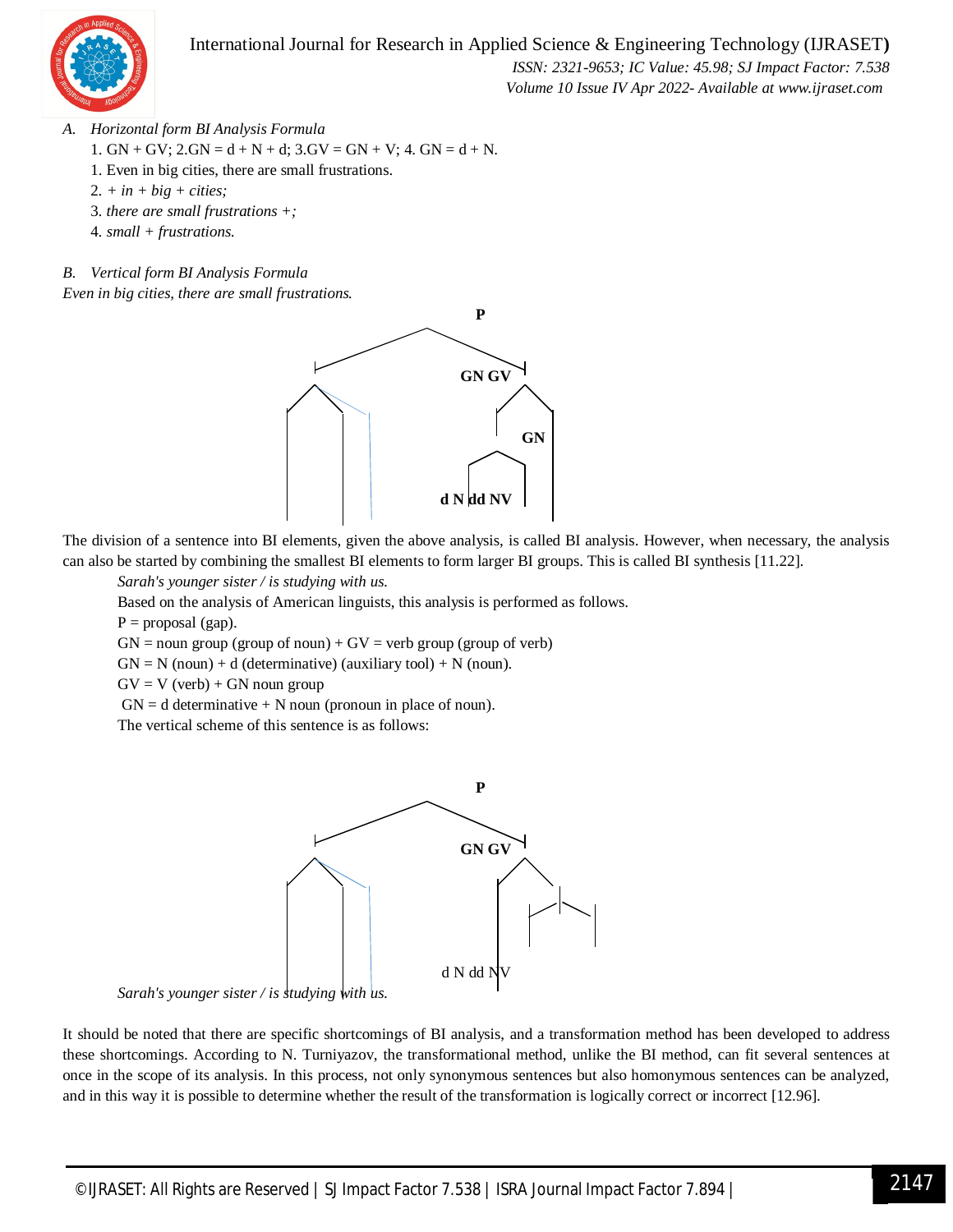

 *ISSN: 2321-9653; IC Value: 45.98; SJ Impact Factor: 7.538 Volume 10 Issue IV Apr 2022- Available at www.ijraset.com*

In fact, the BI method is preferred over the BI method in that it is based on a specific basic structure, can change the syntactic form of a sentence while fully preserving its meaning, and can make lexical changes in the analysis process that do not affect the meaning of the sentence:

*1.The soldiers eliminated the danger.*

*2.The danger was eliminated by the soldiers.*

Analyzing the basic basis of a given sentence, we come across the following formula:

*1.The soldiers eliminated the danger.*

The transformation of this sentence is as follows:

2.The danger was eliminated by the soldiers.

It should be noted that, as noted above, the phenomenon of transformation is inextricably linked with the phenomenon of derivation. Oral transformation exists within derivation [13]. Derivative analysis of the sentence structure is based primarily on finding the primitive structure, and at the base of the primitive structure is the basic structure<sup>1</sup>. Because the resulting structures do not emerge from a specific space. Their occurrence is strictly based on a certain basic structure.

When we talk about the root structure, we see that scientists have different opinions on this issue. For example, V.A. Zvegintsev describes the primordial structure as an extremely common and at the same time very abstract category [14.180].

O. Espersen, who described the root structure as a deep structure, writes that this category has a non-linguistic status [15.58]. Because the scientist interprets the primordial structure as a category of concepts. But a number of scholars disagree. Including, N. Turniyozov writes: "In our opinion, there are some ambiguities in O. Espersen's comments on the conceptual category. In particular, the idea that this category has non-linguistic status requires comment. In our view, if we say that this category is nolinguistic in nature, then the concept of primordial structure has nothing to do with language, and it is a completely logical or semantic category. If this category, although it exists in our thinking, is related to a morphological means of language, such as a word in the cut function (of course, it depends on the cut, because the original structure is formed within the predicate), then it is inappropriate to study it as a nonlinguistic category" [12.96].

In addition to this, it can also be said that the category of concept is the category of thinking, but at the same time it is undoubtedly the category of language. Otherwise, in the words of II Meshchaninov, it would exist only in thinking, without being reflected in language [17.196].

In general, the basic structure serves as the basic structure for the formation of the syntactic structure of the sentence:

- *1. Babur and his navkars stopped near Feruza gate (P. Kadyrov. Starry nights).*
- *2. Mrs. Reed silently left the room (Sh. Bronte. Jane Eyre).*

It appears that the primitive structure is represented by the words *stopped* in the first and *left* in the second.

But this does not mean that the primordial structure is always expressed in a single word. If necessary, the original structure can be expressed in two or more words:

*1. When I remember my childhood, warm summer nights come to my mind (O. Hoshimov. World affairs).* 

#### *2. I stopped going for walks (Sh. Bronte. Jane Eyre).*

The second step in speech structure derivation analysis is to determine the base structure. In this process, as in the transformational analysis, the horse, the jumping words, the rhymes in place of the horse are marked with the N sign, and the verb with the V sign. The base structure has a more precise content than the base structure and is represented by the  $N + V$  symbols. For example:

*Spring has come.*

*He came*

However, in some cases the basic structure can also be expressed in a few words. But such basic structures can also be defined by the formula  $N + V$ :

*1.* My eyes darkened *(O. Hoshimov. World Affairs).* 

 $N + V$ 

**.** 

The derivation process begins with the third stage of simple sentence derivation analysis. The X element is added to the  $N + V$ structure. In this case, the base structure changes its status and the product acquires the status of a structure:

*My grandmother was talking loudly* (G. Gulam. My only thief child).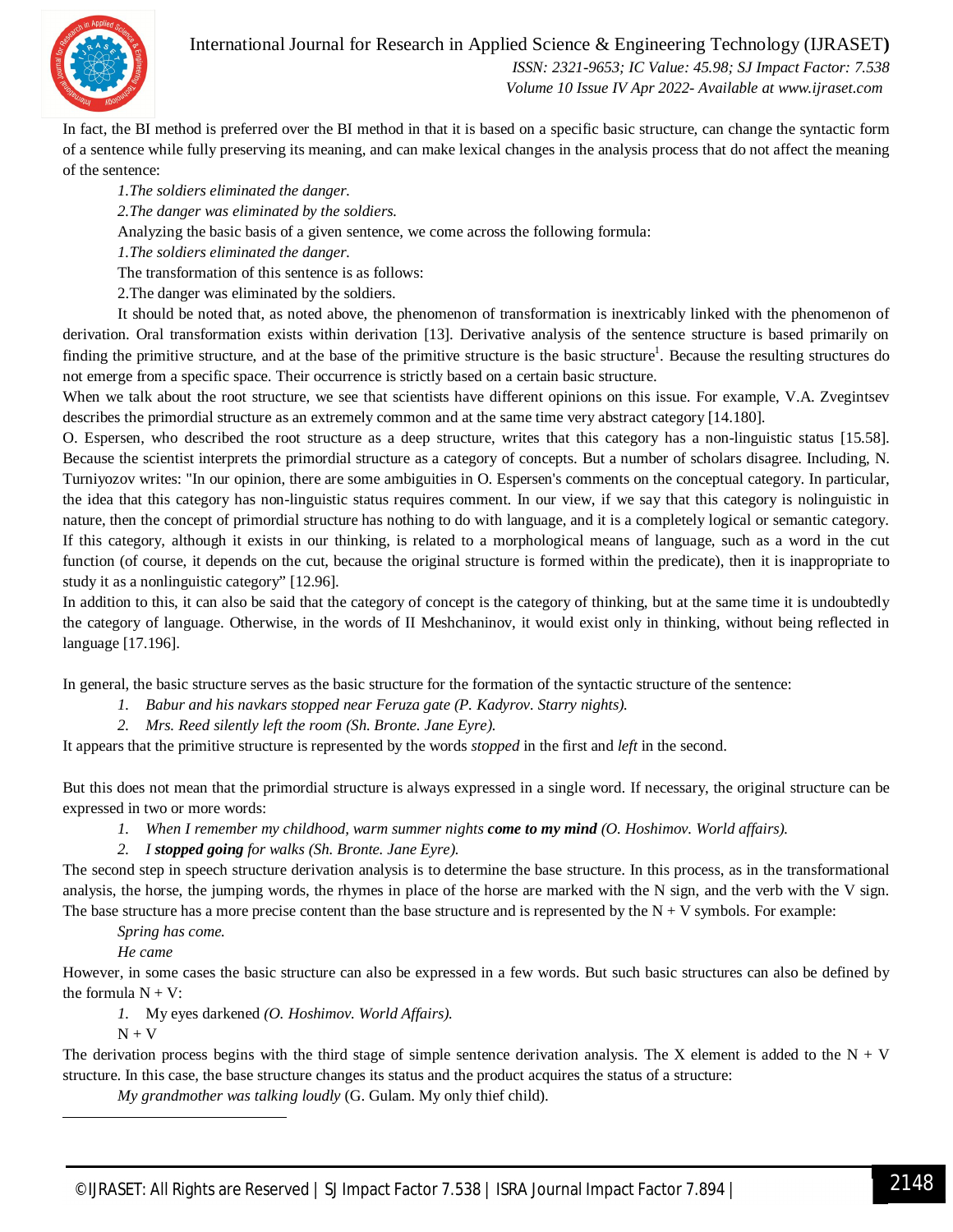

 *ISSN: 2321-9653; IC Value: 45.98; SJ Impact Factor: 7.538 Volume 10 Issue IV Apr 2022- Available at www.ijraset.com*

- 1. The original structure they were talking.
- 2. The basic structure my grandmother was talking.
- 3. The structure of the product my grandmother was talking loudly. (with operator). This can be expressed by the formula:

 $N - N + V - N + X + V$ 

In English, the formula remains the same, regardless of the words used in the sentence:

*Everyone saw the rider (Mayne Reed is a Headless Horseman.)*

- 1. Deep structure *saw*
- 2. Basic structure *Everyone saw*
- 3. Yosila struktura *Everyone saw the rider*. (operator *the*).

This can be expressed by the formula:

 $N - N + V - N + X + V$ 

It is characteristic that as the form of speech expands as a result of the addition of new components, new derivative structures are formed and new operators appear on the field. In this case, of course, the previous operator gives its place to the next operator:

*There are one or two walnut stubs in the kitchen that once came from the garden (G. Gulam. My thief is my child).*

In the given example, the expansion of the syntactic form of the sentence takes place in an applicative way, and the syntactic derivation takes place in five stages:

*There are* - deep structure.

*There are stubs* - base structure.

*There are walnut stubs* - derivative (product).

*There are one or two walnut stubs-* derivative (yield).

*There are one or two walnut stubs from the garden-* derivative (yield).

*There are one or two walnut stubs that once came from the garden -*derivate (yield).

*There are one or two walnut stubs in the kitchen that once came from the garden - derivate (yield).* 

We can see that the syntactic derivation of this sentence is subject to the operator **in (in the kitchen)**. The first stage of the derivation process is characterized by the addition of the zero operator, the second stage, the third stage, the fourth stage and the last stage. The last of these operators takes the status of the operator of syntactic derivation.

It seems that the possibilities of applying the application model in the derivation process are much wider than the transformational and BI method. Through the application model, the sentence form can be expanded as desired based on the base structure. This process occurs by filling the gaps in the base structure:

*The Indians brutally took revenge on the murderers of Montezuma (Mayne Reed. The White Chief).*

*took revenge -* fundamental structure.

*The Indians took revenge -* base structure.

*The Indians brutally took revenge -* derivate (yield).

*The Indians brutally took revenge on the murderers -* derivate (yield).

The Indians brutally took revenge on the murderers - derivate (yield).

V- fundamental structure

 $N + V$ - base structure

 $N + X + V$  - derivative (operator -nul)

N + X + V - derivative (operator –*on the*)

 $N + X3 + v$  - derivat (operator - *of)* 

This is the algorithm of the syntactic derivation of the given sentence, taken as a whole.

It should be noted that the expansion of the sentence form on the basis of the applicative model plays an important role in the process of syntactic derivation, but also has its value in increasing the valence of the verb that forms the original structure:

*He greeted both women with a hug (O. Hoshimov).*

V-tube structure (*greeted*)

N + V- base structure (He *greeted*)

 $N + X + V$  - derivat *He greeted with a hug* (operator)

N + X2 + V - derivat *He greeted both women* (operator **-** *with*)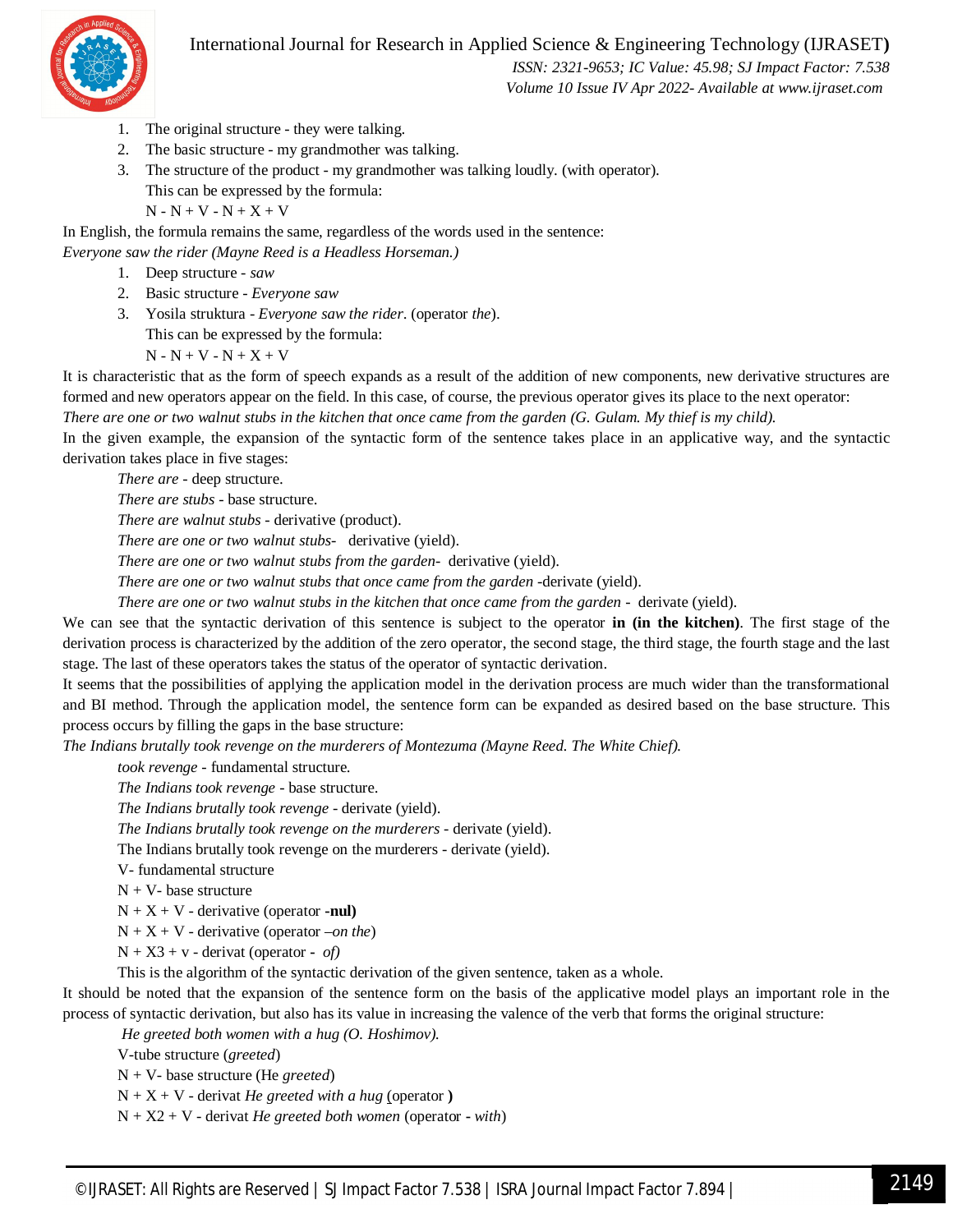

 *ISSN: 2321-9653; IC Value: 45.98; SJ Impact Factor: 7.538 Volume 10 Issue IV Apr 2022- Available at www.ijraset.com*

Apparently, *He greeted* In the process of filling the gaps in the base structure **He** in addition to the first level actant *with both women* third level actant is also included in the sentence. *With a hug* The word comes as a zirconstant function. As a result, we can call the verb in this sentence a bivalent verb, taking into account one first and one third degree actants.

It seems that in English and Uzbek the principles of derivation of a simple sentence remain the same. Only operators can be represented by different components.

#### **II. LIST OF USED LITERATURE**

- [1] Buslaev F.I. Historical grammar of the Russian language. M., 1959. S. 25.
- [2] Potebnya A.A. Iz zapisok po russkoy grammatike. M., 1958. T.1-2. S.68.
- [3] Xayrullaev X. Hierarchical relationship of language units. Tashkent, 2008, p.19.
- [4] Benvenist E. Obshchaya lingvistika.- M., 1974.-S. 139.
- [5] Leshka. L. Hierarchy of tiers of stroya yazyka and ix perekryvanie. Thesis dokl., prochitannogo na sovetsko-chexoslovatskom symposiume na temu: «Edenitsy raznyx urovney grammaticheskogo stroya yazyka i ix vzaimodeystvie» .- M., 1967.- С. 5;
- [6] Trnka B. On the linguistic sign and the multilevel organization of language. «Traraux linguistiques de Prague». Prague, 1964.-C.38.
- [7] Turniyozov N. Some Comments on Speech Pieces // Foreign Philology, 2004, № 4.
- [8] Turniyozova Sh. Derivational features of text formation in modern Uzbek. Nomz. dis. Tashkent. 2010. 55-p.
- [9] Turniyazov N.Q. Speech and its derivation features // Uzbek language derivation syntax. –Tashkent, 2011. B.79.
- [10] Turniyazov N.Q. Linguistic theories of foreign countries. Samarkand. 2007. Linguistic theories of foreign countries. Samarkand.2007. 22-b.
- [11] Turniyozov N., Turniyozov B., Turniyozova Sh. Uzbek language derivation syntax. Tashkent, 2011. 96-p
- [12] Khrakovskiy VS Transformation and derivation // Problems of structural linguistics. Moscow: Nauka, 1973.
- [13] Zvegintsev V.A. Yazyk i lingvisticheskaya teoriya –M., 1973. S.180.
- [14] Espersen O. Philosophical grammar. M., 1958. -S.58.
- [15] Meshchaninov I.I. Chleny predlozheniya i chasti rechi.- M. L., 1954. S. 196.